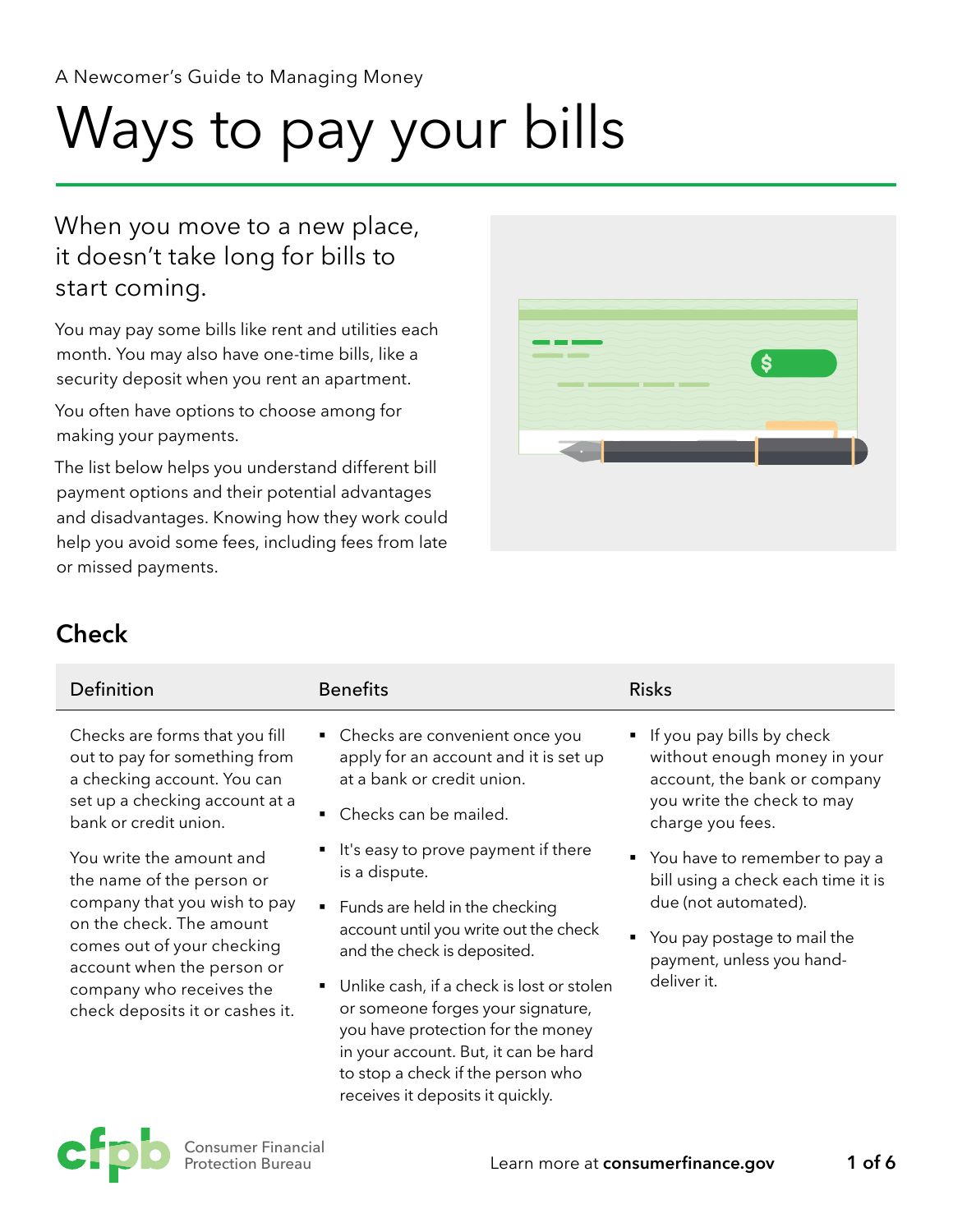## **Online bill payment**

| Definition                                                                                                                                                                                                                                                                                                                                                        | <b>Benefits</b>                                                                                                                                                                                                                                                                                                                                                                                                                                                                                                                                                            | <b>Risks</b>                                                                                                                                                                                                                                                                                                                                                                                                                                                                                                                                                  |
|-------------------------------------------------------------------------------------------------------------------------------------------------------------------------------------------------------------------------------------------------------------------------------------------------------------------------------------------------------------------|----------------------------------------------------------------------------------------------------------------------------------------------------------------------------------------------------------------------------------------------------------------------------------------------------------------------------------------------------------------------------------------------------------------------------------------------------------------------------------------------------------------------------------------------------------------------------|---------------------------------------------------------------------------------------------------------------------------------------------------------------------------------------------------------------------------------------------------------------------------------------------------------------------------------------------------------------------------------------------------------------------------------------------------------------------------------------------------------------------------------------------------------------|
| You enter the company<br>or service provider's<br>information on your bank<br>or prepaid card account,<br>and your bank or card<br>makes the payment<br>according to the amount<br>and schedule you set up.<br>Or, you log in to the<br>company or service<br>provider's own site, at<br>a home computer or on<br>your mobile device, and<br>pay your bill there. | Online payments are convenient and<br>save time.<br>It's easy to pay for bills that are frequent<br>and consistent.<br>• You can choose between making<br>one-time payments each billing cycle<br>or setting up recurring (automatic)<br>payments using your bank or credit<br>union's online banking services.<br>• You have less chance of making a late<br>payment-money can be transferred<br>quickly.<br>You may be able to receive warnings or<br>alerts if your account or card balance<br>goes below a certain amount.<br>It's easy to prove payment if there is a | It takes time to set up and learn.<br>If you pay bills by online bill<br>payment without enough money in<br>your account, the bank or service<br>provider may charge you fees.<br>• If you have set up recurring<br>payments and the amount<br>changes, you may pay the wrong<br>amount. If you pay less than the full<br>amount of the bill, you could be<br>charged interest or fees.<br>Data may be collected and shared<br>in ways that you don't want.<br>• Your mobile device could be lost<br>or stolen, possibly allowing access<br>to your accounts. |

dispute.

■ Easier to stop an unintended or

erroneous payment before it is made.

§ Financial information may be vulnerable to theft if mobile apps are used on public Wi-Fi.

cfp Consumer Financial Protection Bureau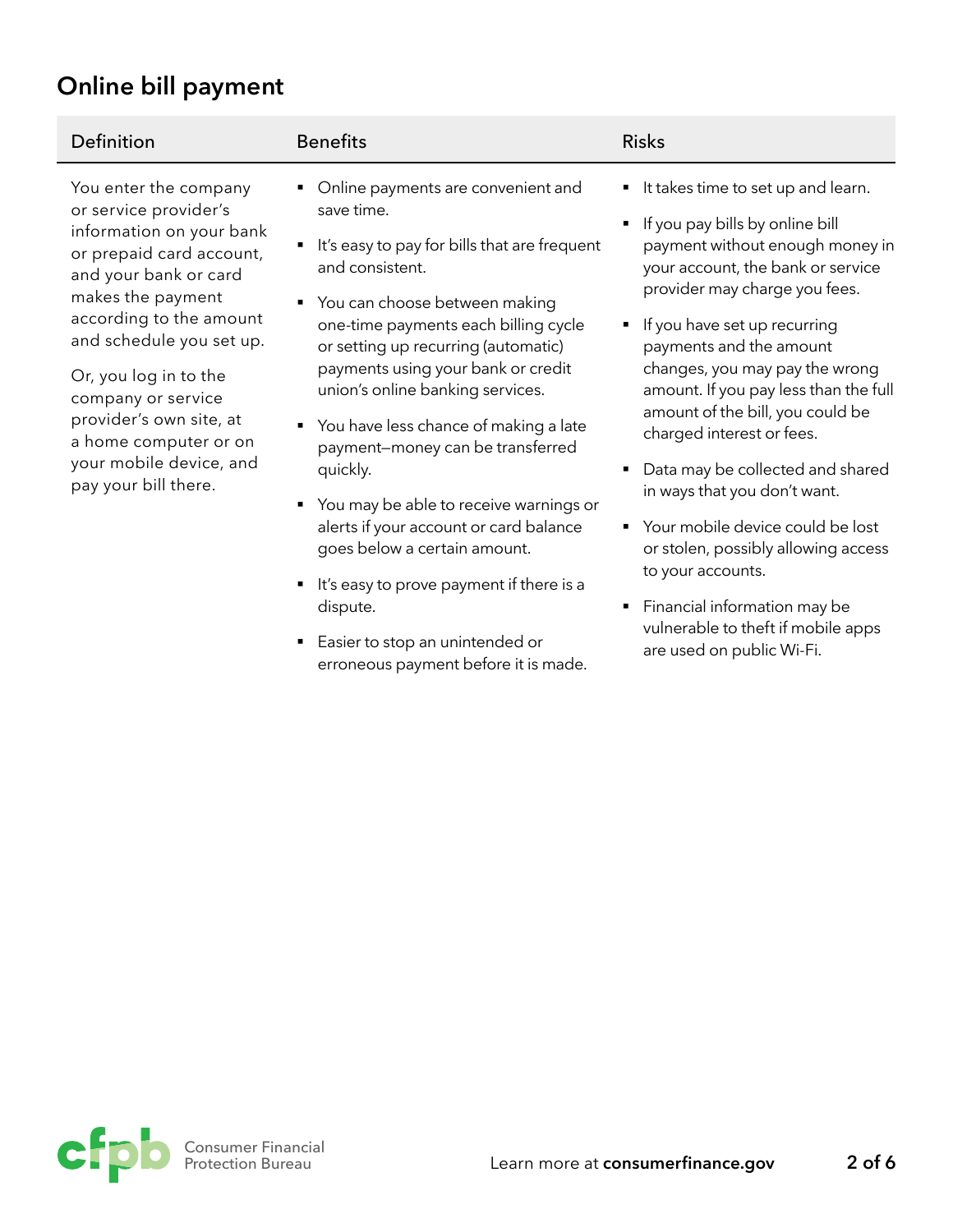## **Automatic or direct debit**

| Definition                                                                                                                                                                                                                                                            | <b>Benefits</b>                                                                                                                                                                                     | <b>Risks</b>                                                                                                                                                                                                                                                                                                                                                     |
|-----------------------------------------------------------------------------------------------------------------------------------------------------------------------------------------------------------------------------------------------------------------------|-----------------------------------------------------------------------------------------------------------------------------------------------------------------------------------------------------|------------------------------------------------------------------------------------------------------------------------------------------------------------------------------------------------------------------------------------------------------------------------------------------------------------------------------------------------------------------|
| You provide the company<br>or service provider (for<br>example, your cell phone<br>provider or utility company)<br>with your checking account<br>information and they take<br>the funds from your account<br>each time the bill is due (for<br>example, every month). | Automatic payments are convenient,<br>free, and save time.<br>You may pay a lower interest rate for<br>loans if you make your payments via<br>automatic debit.                                      | If you pay bills by automatic<br>debit without enough money<br>in your account, the bank or<br>company you are paying to<br>may charge you fees.                                                                                                                                                                                                                 |
|                                                                                                                                                                                                                                                                       | • Automation makes it easy to pay<br>for bills that are frequent and<br>consistent.<br>• You have less chance of making a<br>late payment-once you set it up, it is                                 | Warning: When money is<br>automatically taken from your<br>account, you could accidentally<br>spend more than you have. If<br>you do not have enough money<br>in your account to cover an<br>automatic payment or other<br>charges you've made, you may<br>have to pay costly fees. To stop<br>automatic withdrawals, contact<br>both the company and your bank. |
|                                                                                                                                                                                                                                                                       | automatic.<br>■ You have the right to end<br>automatic payments.<br>It's easy to prove payment if there is<br>a dispute.                                                                            |                                                                                                                                                                                                                                                                                                                                                                  |
|                                                                                                                                                                                                                                                                       | If the amount of the bill varies from<br>٠<br>the previous one in a particular<br>month, you get a notice before the<br>transfer is made, unless the amount is<br>within a payment range you agreed |                                                                                                                                                                                                                                                                                                                                                                  |

would not require a notice.

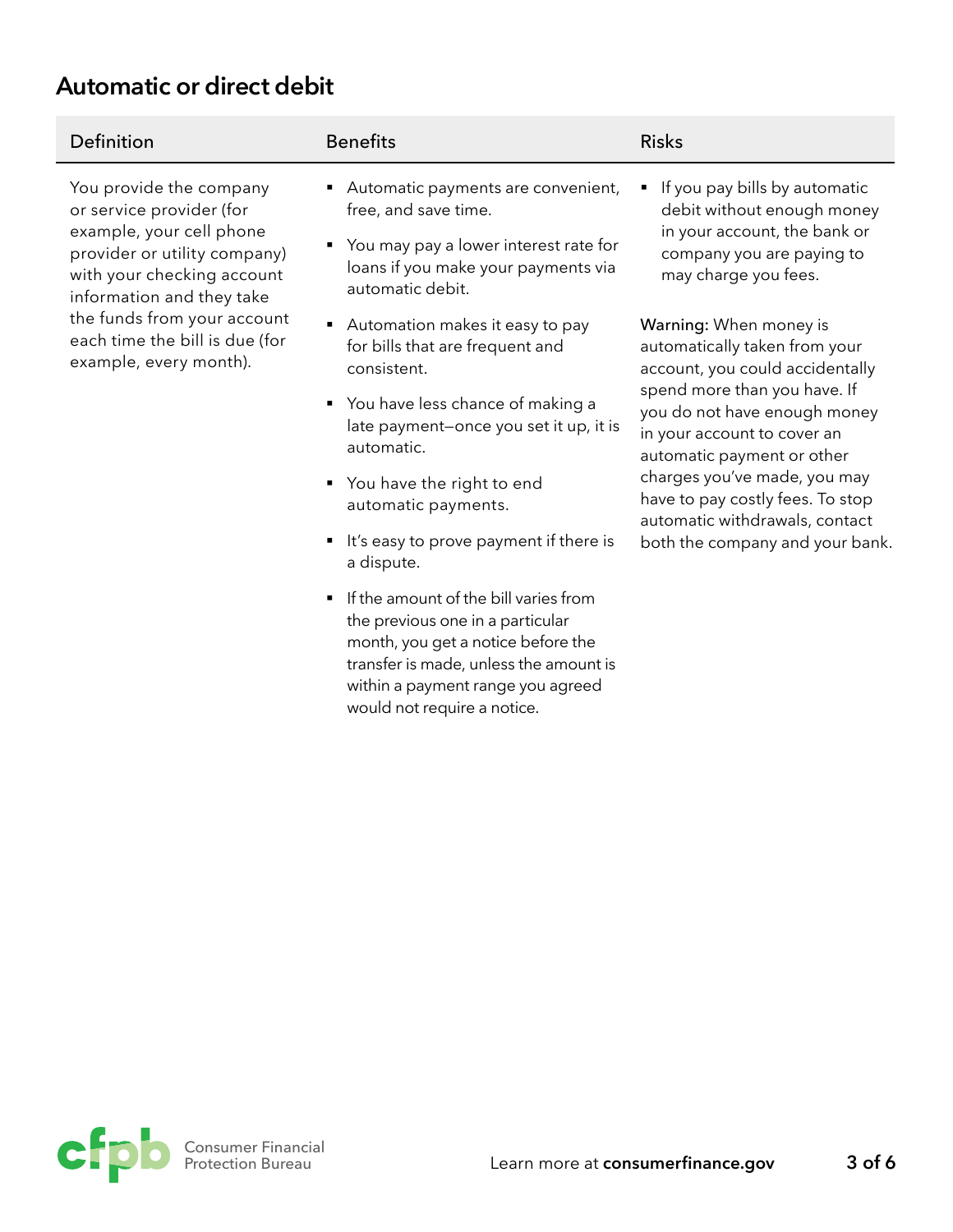## **Credit card**

| Definition                                                                                                                                                                                                                                                                                                                                    | <b>Benefits</b>                                                                                                                                                                                                        | <b>Risks</b>                                                                                                                                                                                                                                       |
|-----------------------------------------------------------------------------------------------------------------------------------------------------------------------------------------------------------------------------------------------------------------------------------------------------------------------------------------------|------------------------------------------------------------------------------------------------------------------------------------------------------------------------------------------------------------------------|----------------------------------------------------------------------------------------------------------------------------------------------------------------------------------------------------------------------------------------------------|
| A credit card allows you<br>to borrow money up to an<br>approved credit limit. You<br>pay interest if you carry a<br>balance, and you can be<br>charged other fees based<br>on the terms of the contract.<br>You can expect to make a<br>minimum monthly payment<br>and you may want to pay<br>more than the minimum to<br>pay it off sooner. | • You can use a credit card to pay bills<br>over the phone or online.<br>It's easy to prove payment should a<br>dispute arise.<br>• Credit cards protect you from having to<br>pay for some or all the charges if your | It costs more than paying for the<br>٠<br>purchase with cash or a check<br>if you don't pay the credit card<br>balance in full every month. If you<br>carry a balance, you have to pay<br>interest on the balance.<br>Paying with your credit card |
|                                                                                                                                                                                                                                                                                                                                               | card or information is stolen or lost and<br>you report the theft.                                                                                                                                                     | creates another bill you have<br>to pay.                                                                                                                                                                                                           |
|                                                                                                                                                                                                                                                                                                                                               | • You can set up automatic payments for<br>recurring bills.                                                                                                                                                            | Paying with a credit card creates<br>debt-you are borrowing money to                                                                                                                                                                               |
|                                                                                                                                                                                                                                                                                                                                               | • Can help build your credit history if you<br>make payments o n time and stay well<br>below your credit limit.                                                                                                        | pay for bills and other items.<br>If your card number is changed<br>or your card is replaced, you                                                                                                                                                  |

#### **Prepaid card**

| Definition                                                                                                                                  | <b>Benefits</b>                                                                                              | <b>Risks</b>                                                                                 |
|---------------------------------------------------------------------------------------------------------------------------------------------|--------------------------------------------------------------------------------------------------------------|----------------------------------------------------------------------------------------------|
| You or someone else loads<br>money onto a card where<br>you can access the funds<br>at places where credit and<br>debit cards are accepted. | • Safer and more secure than cash or<br>checks.<br>• Full consumer protections in case of<br>error or theft. | • Potential service or inactivity<br>fees, so you might have to pay<br>to access your money. |
|                                                                                                                                             | • Can be used like a debit card and<br>entered into most bill payment sites.                                 |                                                                                              |



have to remember to update the information with billers that are being paid through

automatic payments.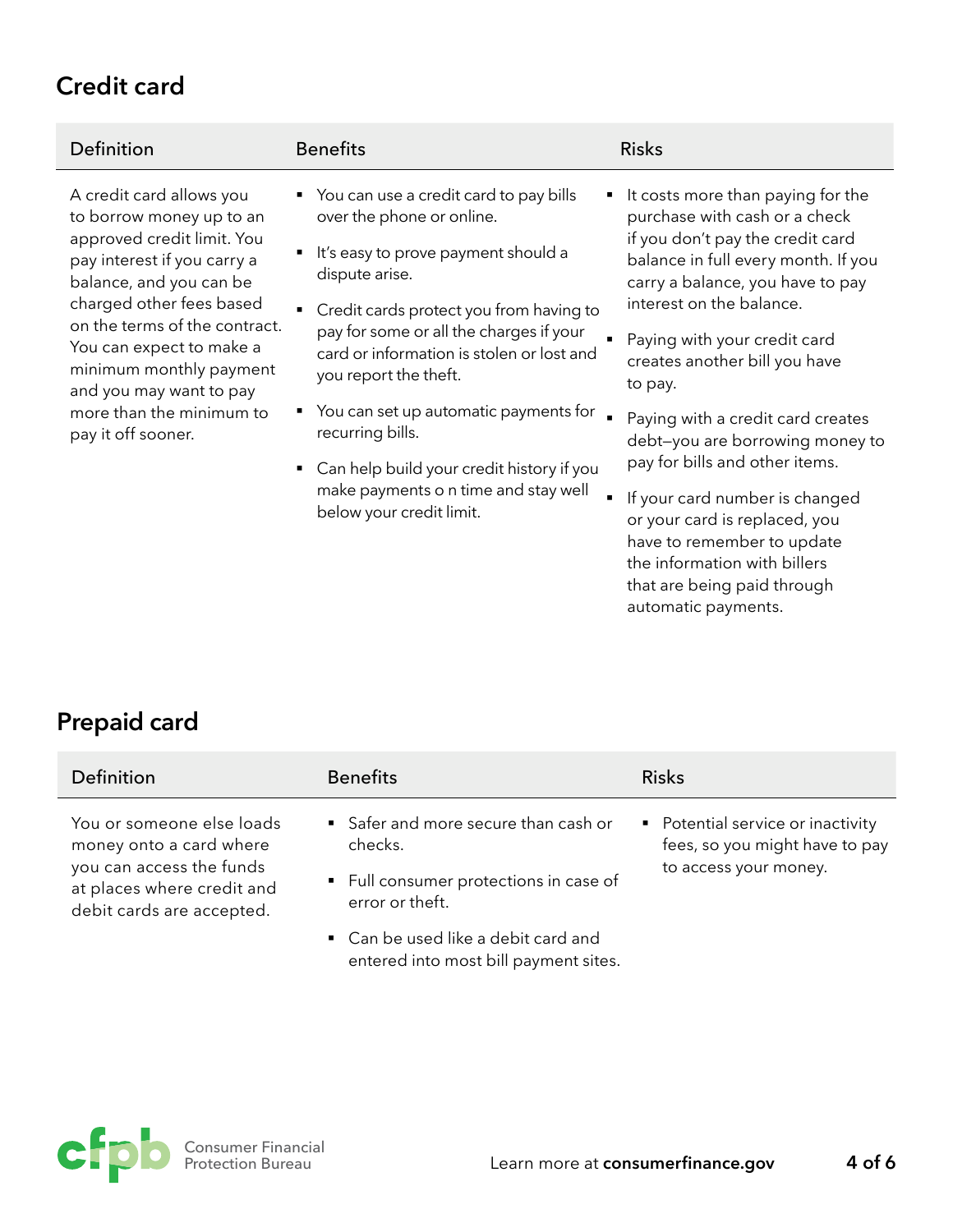### **Cash**

| Definition                              | <b>Benefits</b>                                                                                                                                                                                                         | <b>Risks</b>                                                                                                                                     |
|-----------------------------------------|-------------------------------------------------------------------------------------------------------------------------------------------------------------------------------------------------------------------------|--------------------------------------------------------------------------------------------------------------------------------------------------|
| Cash is money that you<br>have in hand. | • There are usually no fees associated<br>with paying cash directly to the<br>company if paying the full amount<br>owed. Buying or using a special<br>product such as a money order or<br>prepaid cards may cost money. | • Not all bill payments can be made<br>in cash.<br>■ It can be inconvenient and costly to<br>travel to the company to pay the bill<br>in person. |
|                                         | • When you use cash, you're not<br>incurring debt.                                                                                                                                                                      | ■ It may be hard to prove payment<br>unless you have a receipt.                                                                                  |
|                                         | • There is no risk of overdrawing<br>your account.                                                                                                                                                                      | • Cash is difficult or impossible to<br>recover if lost, stolen, or destroyed.                                                                   |
|                                         |                                                                                                                                                                                                                         | • You have to remember to<br>pay the bill each time it's due<br>(not automated).                                                                 |

## **Money order**

| Definition                                                                                                                     | <b>Benefits</b>                                                                                                                              | <b>Risks</b>                                                                                                                                   |
|--------------------------------------------------------------------------------------------------------------------------------|----------------------------------------------------------------------------------------------------------------------------------------------|------------------------------------------------------------------------------------------------------------------------------------------------|
| A money order can be used<br>instead of a check. You can buy<br>a money order to pay a person, a<br>company, or another party. | • Money orders are easy to understand. •<br>A money order can be mailed.<br>• No personal banking information<br>appears on the money order. | Fees are charged to buy the<br>money order and to mail the<br>payment.<br>• Funds are difficult or impossible<br>to recover if lost or stolen. |

■ It may be hard to prove payment unless you have the money order receipt and a receipt for payment.